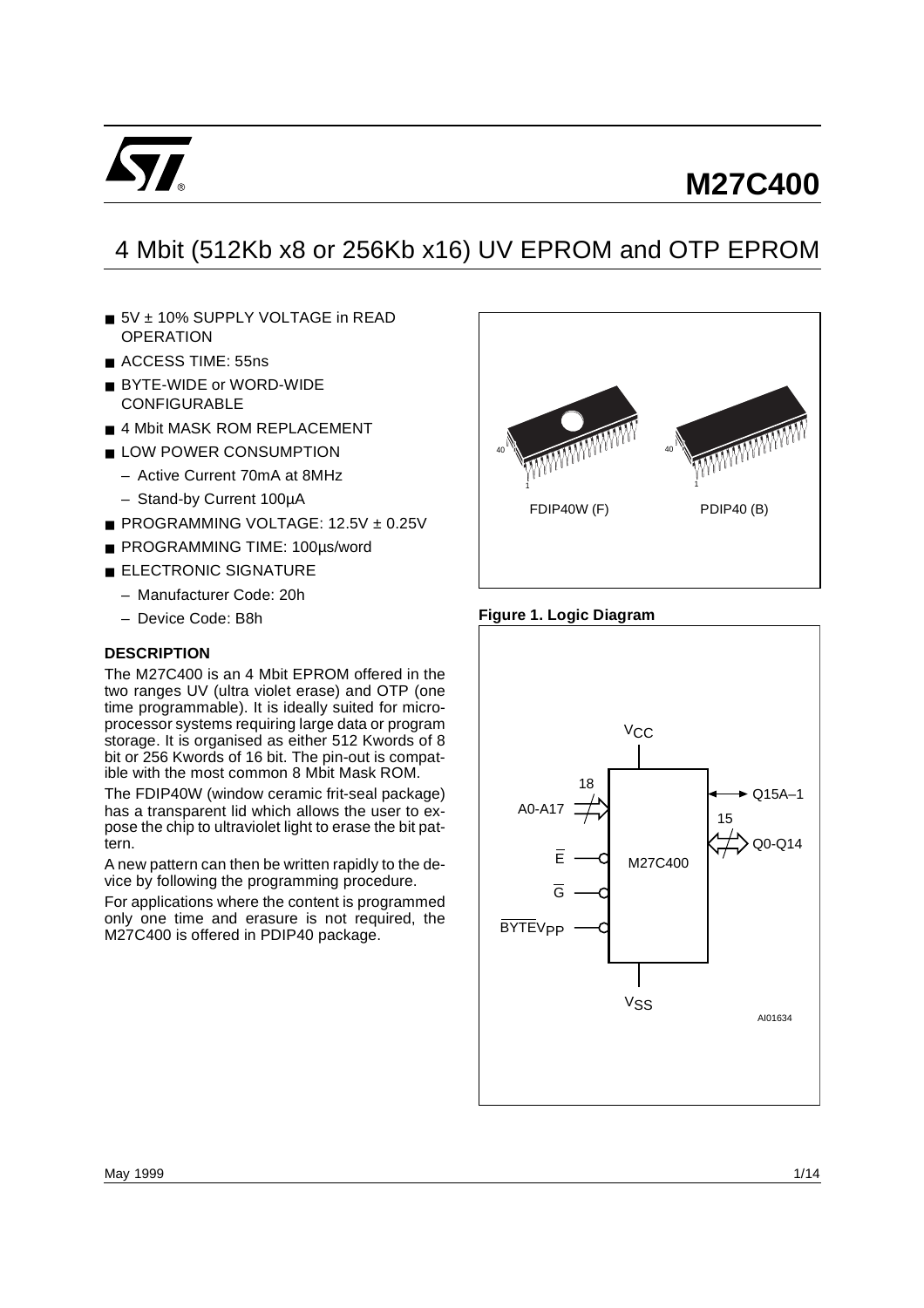## **Figure 2. DIP Connections**

| A17 <sup>[]</sup><br>1 |         | 40 ∐ A8                |
|------------------------|---------|------------------------|
| A7 []<br>2             |         | 39 ∏ A9                |
| A6 [ 3                 |         | 38 ∏ A10               |
| A5 [ 4                 |         | 37 ∏ A11               |
| A4 [ 5                 |         | 36 ∏ A12               |
| A3 [ 6                 |         | 35 D A13               |
| A2 $\P$ 7              |         | 34 [] A14              |
| A1 $\Pi$ 8             |         | 33 [] A15              |
| A0 [] 9                |         | 32 D A16               |
| Ē ∏ 10                 | M27C400 | 31 BYTEV <sub>PP</sub> |
| Vssਧ<br>11             |         | 30 D V <sub>SS</sub>   |
| G [ 12                 |         | 29 ∏ Q15A–1            |
| Q0 [] 13               |         | 28 [] Q7               |
| Q8 [ 14                |         | 27 DQ14                |
| Q1 [ 15                |         | 26 D Q 6               |
| Q9 [] 16               |         | 25 DQ13                |
| Q2 [] 17               |         | 24 D Q 5               |
| Q10 <sup>[18]</sup>    |         | 23 D Q 12              |
| Q3 [] 19               |         | 22 D Q 4               |
| Q11<br>20              |         | 21<br>$V_{\rm CC}$     |
|                        |         | AI01635                |
|                        |         |                        |

## **DEVICE OPERATION**

The operating modes of the M27C400 are listed in the Operating Modes Table. A single power supply is required in the read mode. All inputs are TTL compatible except for  $V_{PP}$  and 12V on A9 for the Electronic Signature.

## **Read Mode**

The M27C400 has two organisations, Word-wide and Byte-wide. The organisation is selected by the signal level on the BYTEV<sub>PP</sub> pin. When BYTEV<sub>PP</sub> is at  $V_{\text{IH}}$  the Word-wide organisation is selected and the Q15A–1 pin is used for Q15 Data Output. When the  $\overline{BYTEV}$ <sub>PP</sub> pin is at  $V_{IL}$  the Byte-wide organisation is selected and the Q15A–1 pin is used for the Address Input A–1. When the memory is

#### **Table 1. Signal Names**

| Address Inputs              |
|-----------------------------|
| Data Outputs                |
| Data Outputs                |
| Data Output / Address Input |
| Chip Enable                 |
| <b>Output Enable</b>        |
| Byte Mode / Program Supply  |
| Supply Voltage              |
| Ground                      |
|                             |

logically regarded as 16 bit wide, but read in the Byte-wide organisation, then with A–1 at  $V_{IL}$  the lower 8 bits of the 16 bit data are selected and with A–1 at  $V_{\text{IH}}$  the upper 8 bits of the 16 bit data are selected.

The M27C400 has two control functions, both of which must be logically active in order to obtain data at the outputs. In addition the Word-wide or Byte- wide organisation must be selected. Chip Enable  $(\overline{E})$  is the power control and should be used for device selection. Output Enable  $(\overline{G})$  is the output control and should be used to gate data to the output pins independent of device selection. Assuming that the addresses are stable, the address access time  $(t_{AVQV})$  is equal to the delay from  $\overline{E}$  to output (t<sub>ELQV</sub>). Data is available at the output after a delay of  $t_{GLQV}$  from the falling edge of  $\overline{G}$ , assuming that  $\overline{E}$  has been low and the addresses have been stable for at least  $t_{AVQV}$ -t<sub>GLQV</sub>.

## **Standby Mode**

The M27C400 has a standby mode which reduces the supply current from 50mA to 100µA. The M27C400 is placed in the standby mode by applying a CMOS high signal to the E input. When in the standby mode, the outputs are in a high impedance state, independent of the  $\overline{G}$  input.

**Ayy**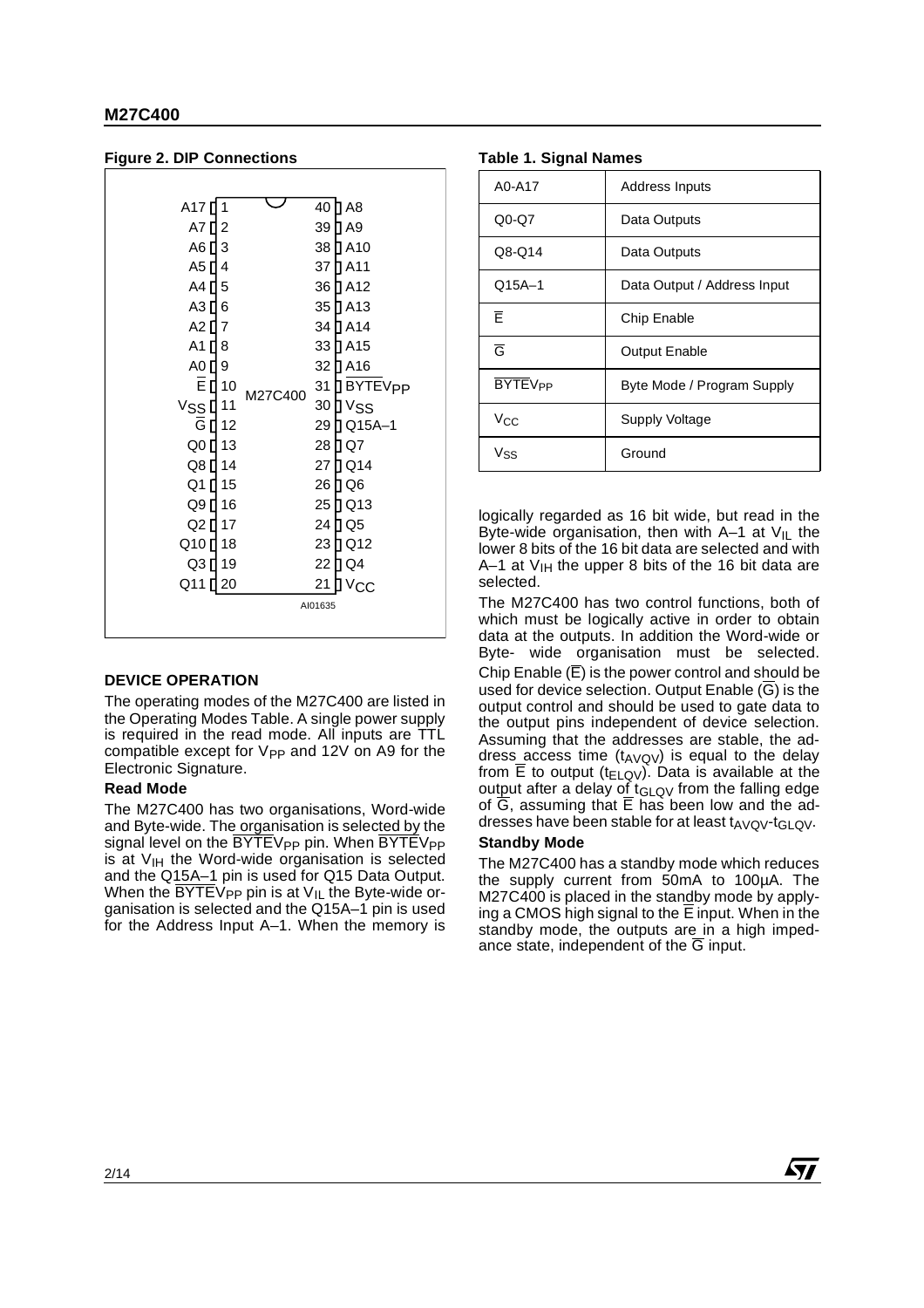|                            | $1800 - 1170001800$ maximum radiiyo          |              |      |
|----------------------------|----------------------------------------------|--------------|------|
| Symbol                     | <b>Parameter</b>                             | Value        | Unit |
| TA                         | Ambient Operating Temperature <sup>(3)</sup> | $-40$ to 125 | °C   |
| $\mathsf{T}_\mathsf{BIAS}$ | Temperature Under Bias                       | $-50$ to 125 | °C   |
| T <sub>STG</sub>           | Storage Temperature                          | $-65$ to 150 | °C   |
| $V_{10}$ <sup>(2)</sup>    | Input or Output Voltage (except A9)          | $-2$ to $7$  | V    |
| $V_{\rm CC}$               | Supply Voltage                               | $-2$ to $7$  | V    |
| $V_{A9}$ (2)               | A9 Voltage                                   | $-2$ to 13.5 |      |
| <b>V<sub>PP</sub></b>      | Program Supply Voltage                       | $-2$ to 14   |      |

**Table 2. Absolute Maximum Ratings (1)**

Note: 1. Except for the rating "Operating Temperature Range", stresses above those listed in the Table "Absolute Maximum Ratings" may cause permanent damage to the device. These are stress ratings only and operation of the device at these or any other conditions above those indicated in the Operating sections of this specification is not implied. Exposure to Absolute Maximum Rating conditions for extended periods may affect device reliability. Refer also to the STMicroelectronics SURE Program and other relevant quality documents.

2. Minimum DC voltage on Input or Output is –0.5V with possible undershoot to –2.0V for a period less than 20ns. Maximum DC voltage on Output is VCC +0.5V with possible overshoot to VCC +2V for a period less than 20ns.

3. Depends on range.

## **Table 3. Operating Modes**

| <b>Mode</b>                 | Ē               | $\overline{G}$  | <b>BYTEV<sub>PP</sub></b> | A9              | $Q7-Q0$  | $Q14-Q8$ | $Q15A-1$        |
|-----------------------------|-----------------|-----------------|---------------------------|-----------------|----------|----------|-----------------|
| Read Word-wide              | $V_{IL}$        | VIL             | V <sub>IH</sub>           | X               | Data Out | Data Out | Data Out        |
| Read Byte-wide Upper        | $V_{IL}$        | VIL             | $V_{IL}$                  | X               | Data Out | $Hi-Z$   | V <sub>IH</sub> |
| Read Byte-wide Lower        | $V_{IL}$        | $V_{IL}$        | V <sub>IL</sub>           | X               | Data Out | $Hi-Z$   | VIL             |
| <b>Output Disable</b>       | VIL             | V <sub>IH</sub> | X                         | X               | Hi-Z     | $Hi-Z$   | Hi-Z            |
| Program                     | $V_{II}$ Pulse  | V <sub>IH</sub> | V <sub>PP</sub>           | X               | Data In  | Data In  | Data In         |
| Verify                      | V <sub>IH</sub> | V <sub>IL</sub> | V <sub>PP</sub>           | X               | Data Out | Data Out | Data Out        |
| Program Inhibit             | V <sub>IH</sub> | V <sub>IH</sub> | V <sub>PP</sub>           | X               | Hi-Z     | Hi-Z     | Hi-Z            |
| Standby                     | V <sub>IH</sub> | X               | X                         | X               | Hi-Z     | $Hi-Z$   | Hi-Z            |
| <b>Electronic Signature</b> | $V_{IL}$        | V <sub>IL</sub> | V <sub>IH</sub>           | V <sub>ID</sub> | Codes    | Codes    | Code            |

Note:  $X = V_H$  or  $V_H$ ,  $V_H = 12V \pm 0.5V$ .

## **Table 4. Electronic Signature**

| <b>Identifier</b>   | A0  | Q7 | Q6 | Q5 | Q4 | Q3 | Q <sub>2</sub> | Q1 | Q0 | <b>Hex Data</b>  |
|---------------------|-----|----|----|----|----|----|----------------|----|----|------------------|
| Manufacturer's Code | VIL |    |    |    |    |    |                |    |    | 20h              |
| Device Code         | ۷ιн |    |    |    |    |    |                |    |    | B <sub>2</sub> h |

Note: Outputs Q15-Q8 are set to '0'.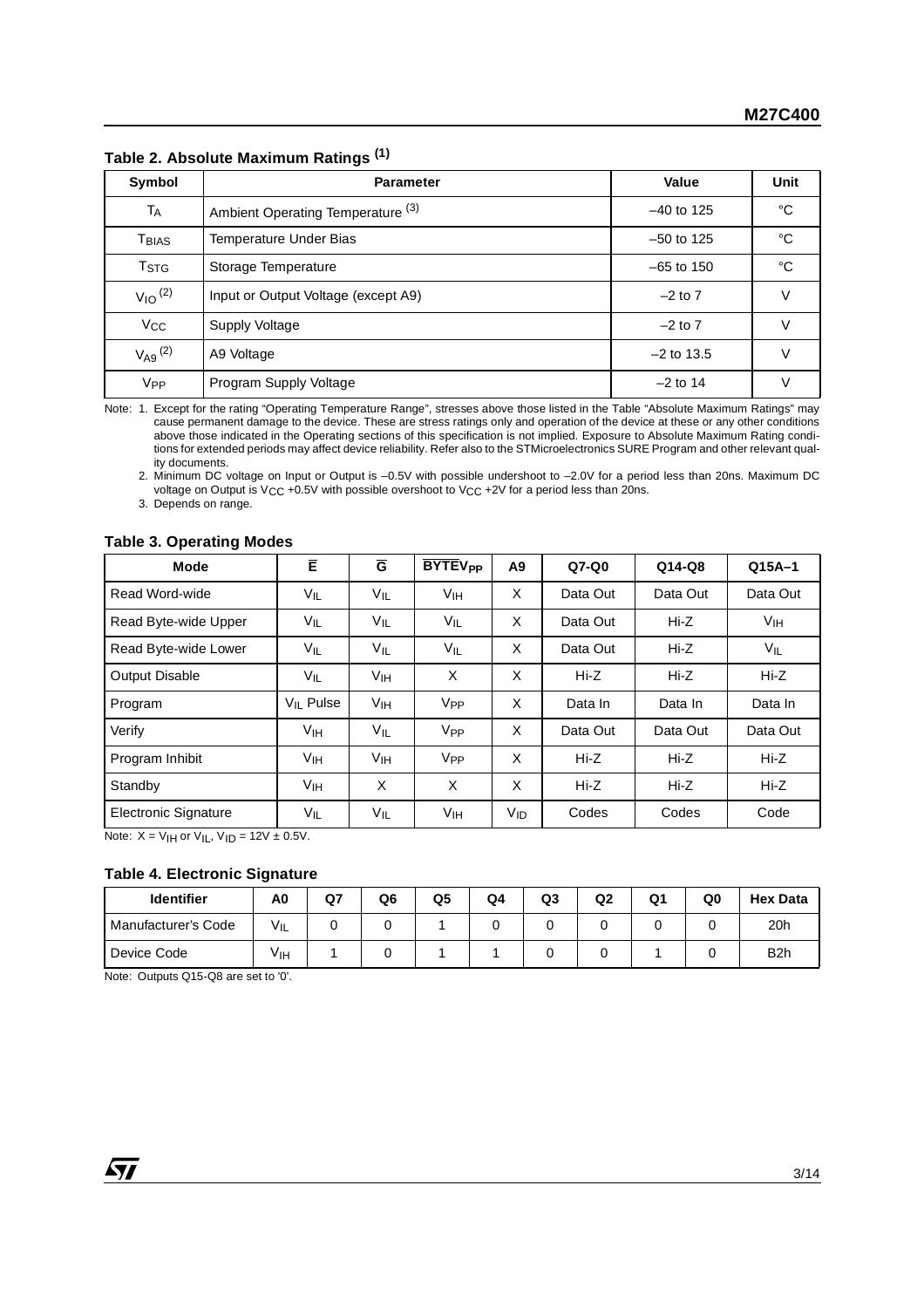## **M27C400**

**Table 5. AC Measurement Conditions**

|                                       | <b>High Speed</b> | <b>Standard</b> |
|---------------------------------------|-------------------|-----------------|
| Input Rise and Fall Times             | $\leq 10$ ns      | $\leq$ 20ns     |
| Input Pulse Voltages                  | $0$ to $3V$       | $0.4V$ to 2.4V  |
| Input and Output Timing Ref. Voltages | 1.5V              | $0.8V$ and $2V$ |







# **Table 6. Capacitance**  $^{(1)}$  **(T<sub>A</sub> = 25 °C, f = 1 MHz)**

| Symbol   | <b>Parameter</b>                                | <b>Test Condition</b> | Min | Max | Unit |
|----------|-------------------------------------------------|-----------------------|-----|-----|------|
|          | Input Capacitance (except BYTEV <sub>PP</sub> ) | $V_{IN} = 0V$         |     | 10  | рF   |
| $C_{IN}$ | Input Capacitance (BYTEV <sub>PP</sub> )        | $V_{IN} = 0V$         |     | 120 | рF   |
| Соυт     | <b>Output Capacitance</b>                       | $V_{OUT} = 0V$        |     | 12  | рF   |

Note: 1. Sampled only, not 100% tested.

## **Two Line Output Control**

Because EPROMs are usually used in larger memory arrays, this product features a 2-line control function which accommodates the use of multiple memory connection. The two-line control function allows:

a. the lowest possible memory power dissipation

b. complete assurance that output bus contention will not occur.

For the most efficient use of these two control lines,  $\overline{E}$  should be decoded and used as the primary device selecting function, while  $\overline{G}$  should be made a common connection to all devices in the array and connected to the READ line from the system control bus. This ensures that all deselected memory devices are in their low power standby mode and that the output pins are only active when data is required from a particular memory device.

#### 4/14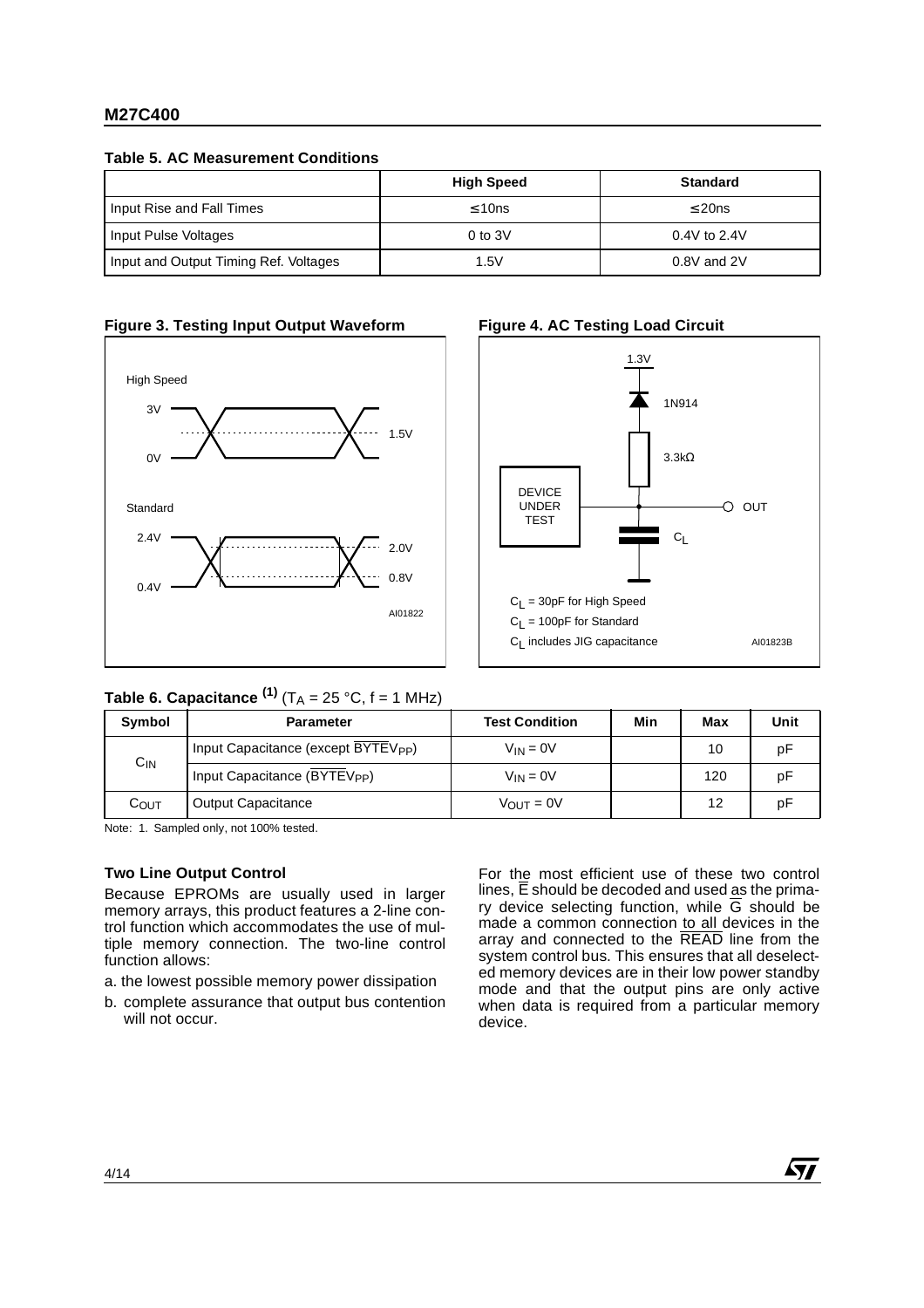## **Table 7. Read Mode DC Characteristics (1)**

 $(T_A = 0 \text{ to } 70 \text{ °C or } -40 \text{ to } 85 \text{ °C};$   $V_{CC} = 5V \pm 5\%$  or  $5V \pm 10\%$ ;  $V_{PP} = V_{CC}$ )

| Symbol                | <b>Parameter</b>              | <b>Test Condition</b>                                                                               | Min            | <b>Max</b>   | Unit   |
|-----------------------|-------------------------------|-----------------------------------------------------------------------------------------------------|----------------|--------------|--------|
| Īц                    | Input Leakage Current         | $0V \leq V_{IN} \leq V_{CC}$                                                                        |                | ±1           | μA     |
| <b>ILO</b>            | Output Leakage Current        | $0V \leq V_{OUT} \leq V_{CC}$                                                                       |                | ±10          | μA     |
| $_{\rm lcc}$          | <b>Supply Current</b>         | $\overline{E}$ = $V_{II}$ , $\overline{G}$ = $V_{II}$ ,<br>$I_{OUT} = 0mA$ , f = 8MHz               |                | 70           | mA     |
|                       |                               | $\overline{E}$ = V <sub>IL</sub> , $\overline{G}$ = V <sub>IL</sub> ,<br>$I_{OUT} = 0mA$ , f = 5MHz |                | 50           | mA     |
| $_{\text{lcc1}}$      | Supply Current (Standby) TTL  | $\overline{E}$ = $V_{\text{IH}}$                                                                    |                | 1            | mA     |
| $I_{CC2}$             | Supply Current (Standby) CMOS | $\overline{E}$ > V <sub>CC</sub> – 0.2V                                                             |                | 100          | μA     |
| <b>I</b> PP           | <b>Program Current</b>        | $V_{PP} = V_{CC}$                                                                                   |                | 10           | μA     |
| $V_{IL}$              | Input Low Voltage             |                                                                                                     | $-0.3$         | 0.8          | $\vee$ |
| $V_{\text{IH}}^{(2)}$ | Input High Voltage            |                                                                                                     | $\overline{2}$ | $V_{CC} + 1$ | $\vee$ |
| VOL                   | <b>Output Low Voltage</b>     | $I_{\Omega I} = 2.1 \text{mA}$                                                                      |                | 0.4          | $\vee$ |
| V <sub>OH</sub>       | Output High Voltage TTL       | $I_{OH} = -400 \mu A$                                                                               | 2.4            |              | V      |

Note: 1. V<sub>CC</sub> must be applied simultaneously with or before V<sub>PP</sub> and removed simultaneously or after V<sub>PP</sub>.

2. Maximum DC voltage on Output is  $V_{CC}$  +0.5V.

## **System Considerations**

The power switching characteristics of Advanced CMOS EPROMs require careful decoupling of the supplies to the devices. The supply current I<sub>CC</sub> has three segments of importance to the system designer: the standby current, the active current and the transient peaks that are produced by the falling and rising edges of  $\overline{E}$ . The magnitude of the transient current peaks is dependent on the capacitive and inductive loading of the device outputs. The associated transient voltage peaks can be suppressed by complying with the two line output control and by properly selected decoupling capacitors. It is recommended that a 0.1µF ceramic capacitor is used on every device between  $V_{CC}$ and V<sub>SS</sub>. This should be a high frequency type of low inherent inductance and should be placed as close as possible to the device. In addition, a 4.7µF electrolytic capacitor should be used between  $V_{CC}$  and  $V_{SS}$  for every eight devices. This capacitor should be mounted near the power supply connection point. The purpose of this capacitor is to overcome the voltage drop caused by the inductive effects of PCB traces.

## **Programming**

When delivered (and after each erasure for UV EPROM), all bits of the M27C400 are in the '1' state. Data is introduced by selectively programming '0's into the desired bit locations. Although only '0's will be programmed, both '1's and '0's can be present in the data word. The only way to change a '0' to a '1' is by die exposition to ultraviolet light (UVEPROM). The M27C400 is in the programming mode when  $V_{PP}$  input is at 12.5V,  $\overline{G}$  is at V<sub>IH</sub> and  $\overline{E}$  is pulsed to V<sub>IL</sub>. The data to be programmed is applied to 16 bits in parallel to the data output pins. The levels required for the address and data inputs are TTL.  $V_{CC}$  is specified to be  $6.25V \pm 0.25V$ .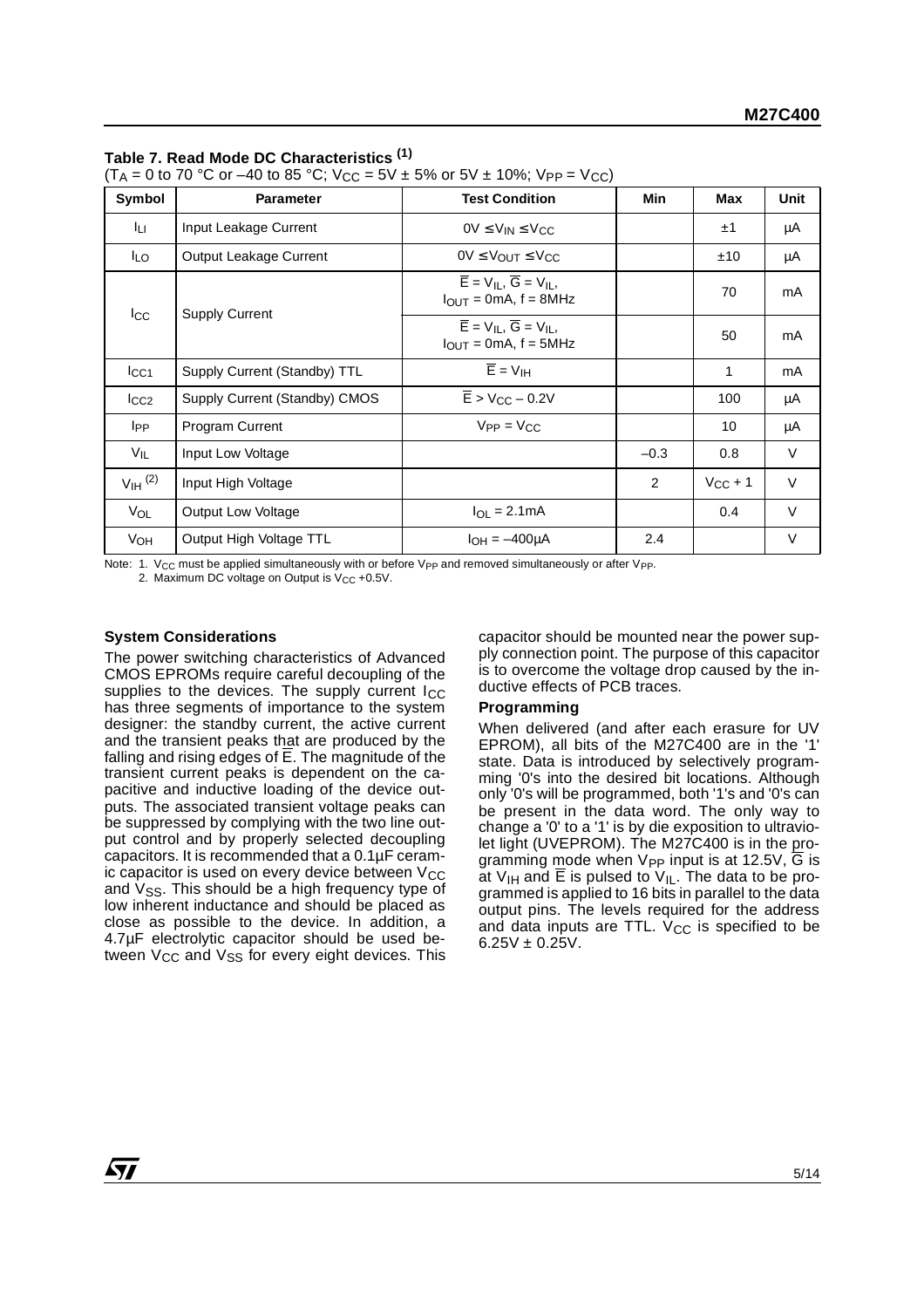## **Table 8A. Read Mode AC Characteristics (1)**

(T<sub>A</sub> = 0 to 70 °C or –40 to 85 °C; V<sub>CC</sub> = 5V ± 5% or 5V ± 10%; V<sub>PP</sub> = V<sub>CC</sub>)

|                                  |                  |                                                |                                                                     |             |            | M27C400  |            |      |
|----------------------------------|------------------|------------------------------------------------|---------------------------------------------------------------------|-------------|------------|----------|------------|------|
| Symbol                           | Alt              | <b>Parameter</b>                               | <b>Test Condition</b>                                               | $-55^{(3)}$ |            | -70      |            | Unit |
|                                  |                  |                                                |                                                                     | Min         | <b>Max</b> | Min      | <b>Max</b> |      |
| t <sub>AVQV</sub>                | t <sub>ACC</sub> | Address Valid to Output Valid                  | $\overline{E} = V_{II}$ , $\overline{G} = V_{II}$                   |             | 55         |          | 70         | ns   |
| t <sub>BHQV</sub>                | ts⊤              | BYTE High to Output Valid                      | $\overline{E} = V_{II}$ , $\overline{G} = V_{II}$                   |             | 55         |          | 70         | ns   |
| t <sub>ELQV</sub>                | tcE              | Chip Enable Low to Output Valid                | $\overline{G}$ = $V_{IL}$                                           |             | 55         |          | 70         | ns   |
| t <sub>GLQV</sub>                | to <sub>E</sub>  | Output Enable Low to Output Valid              | $\overline{E}$ = $V_{IL}$                                           |             | 30         |          | 35         | ns   |
| $t_{\text{BLQZ}}$ <sup>(2)</sup> | tstp             | BYTE Low to Output Hi-Z                        | $\overline{E}$ = $V_{IL}$ , $\overline{G}$ = $V_{IL}$               |             | 30         |          | 30         | ns   |
| $t_{EHQZ}$ <sup>(2)</sup>        | t <sub>DF</sub>  | Chip Enable High to Output Hi-Z                | $\overline{G} = V_{II}$                                             | $\Omega$    | 30         | $\Omega$ | 30         | ns   |
| $t$ GHQZ $(2)$                   | t <sub>DF</sub>  | Output Enable High to Output Hi-Z              | $\overline{E} = V_{II}$                                             | $\mathbf 0$ | 30         | 0        | 30         | ns   |
| t <sub>AXQX</sub>                | toh              | <b>Address Transition to Output Transition</b> | $\overline{E}$ = V <sub>II</sub> , $\overline{G}$ = V <sub>II</sub> | 5           |            | 5        |            | ns   |
| <b>t</b> BLQX                    | toh              | BYTE Low to Output Transition                  | $\overline{E}$ = $V_{IL}$ , $\overline{G}$ = $V_{IL}$               | 5           |            | 5        |            | ns   |

Note: 1.  $V_{CC}$  must be applied simultaneously with or before V<sub>PP</sub> and removed simultaneously or after V<sub>PP</sub>

2. Sampled only, not 100% tested.

3. Speed obtained with High Speed measurement conditions.

## **Table 8B. Read Mode AC Characteristics (1)**

(T<sub>A</sub> = 0 to 70 °C or –40 to 85 °C; V<sub>CC</sub> = 5V ± 5% or 5V ± 10%; V<sub>PP</sub> = V<sub>CC</sub>)

|                                  |                  |                                         |                                                                     |          |     | M27C400  |        |      |
|----------------------------------|------------------|-----------------------------------------|---------------------------------------------------------------------|----------|-----|----------|--------|------|
| Symbol                           | Alt              | <b>Parameter</b>                        | <b>Test Condition</b>                                               |          | -80 |          | $-100$ | Unit |
|                                  |                  |                                         |                                                                     | Min      | Max | Min      | Max    |      |
| t <sub>AVQV</sub>                | t <sub>ACC</sub> | Address Valid to Output Valid           | $\overline{E} = V_{II}$ , $\overline{G} = V_{II}$                   |          | 80  |          | 100    | ns   |
| t <sub>BHQV</sub>                | tst              | BYTE High to Output Valid               | $\overline{E}$ = V <sub>II</sub> , $\overline{G}$ = V <sub>II</sub> |          | 80  |          | 100    | ns   |
| t <sub>ELQV</sub>                | $tc_E$           | Chip Enable Low to Output Valid         | $\overline{G} = V_{IL}$                                             |          | 80  |          | 100    | ns   |
| t <sub>GLQV</sub>                | toe              | Output Enable Low to Output Valid       | $\overline{E}$ = $V_{IL}$                                           |          | 40  |          | 50     | ns   |
| $t_{\text{BLQZ}}$ <sup>(2)</sup> | ts⊤n             | BYTE Low to Output Hi-Z                 | $\overline{E}$ = V <sub>II</sub> , $\overline{G}$ = V <sub>II</sub> |          | 40  |          | 50     | ns   |
| $t_{EHQZ}$ <sup>(2)</sup>        | t <sub>DF</sub>  | Chip Enable High to Output Hi-Z         | $\overline{G} = V_{II}$                                             | $\Omega$ | 40  | $\Omega$ | 50     | ns   |
| $t$ GHQZ $(2)$                   | t <sub>DF</sub>  | Output Enable High to Output Hi-Z       | $\overline{E}$ = $V_{IL}$                                           | $\Omega$ | 40  | $\Omega$ | 50     | ns   |
| t <sub>AXQX</sub>                | $t_{OH}$         | Address Transition to Output Transition | $\overline{E} = V_{\rm II}$ , $\overline{G} = V_{\rm II}$           | 5        |     | 5        |        | ns   |
| t <sub>BLQX</sub>                | toh              | <b>BYTE Low to Output Transition</b>    | $\overline{E}$ = $V_{IL}$ , $\overline{G}$ = $V_{IL}$               | 5        |     | 5        |        | ns   |

57

Note: 1. V<sub>CC</sub> must be applied simultaneously with or before V<sub>PP</sub> and removed simultaneously or after V<sub>PP</sub> 2. Sampled only, not 100% tested.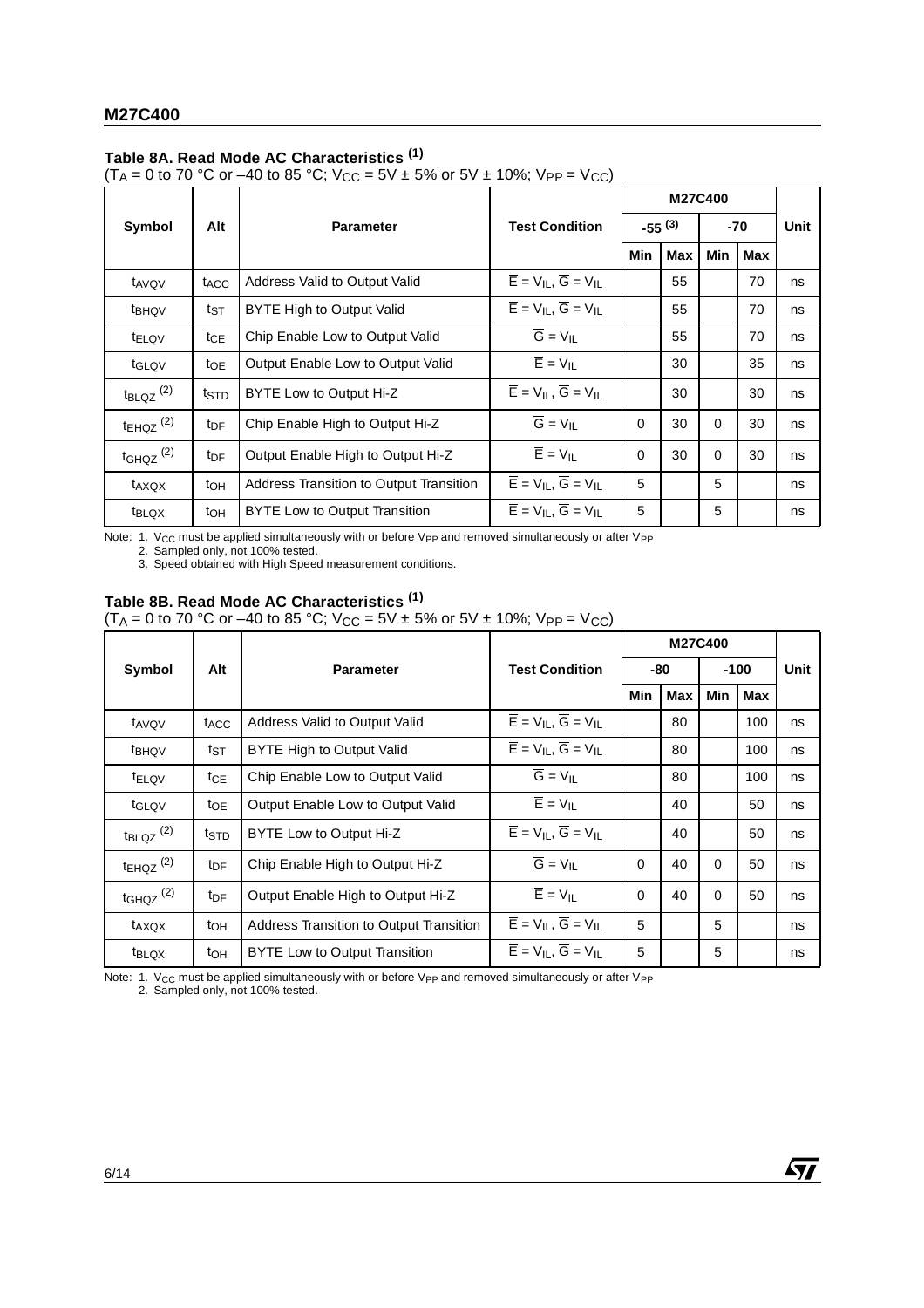

**Figure 5. Word-Wide Read Mode AC Waveforms**

Note:  $\overline{BYTE}V_{PP} = V_{IH}.$ 

## **Figure 6. Byte-Wide Read Mode AC Waveforms**



Note:  $\overline{BYTEV_{PP}} = V_{IL}$ .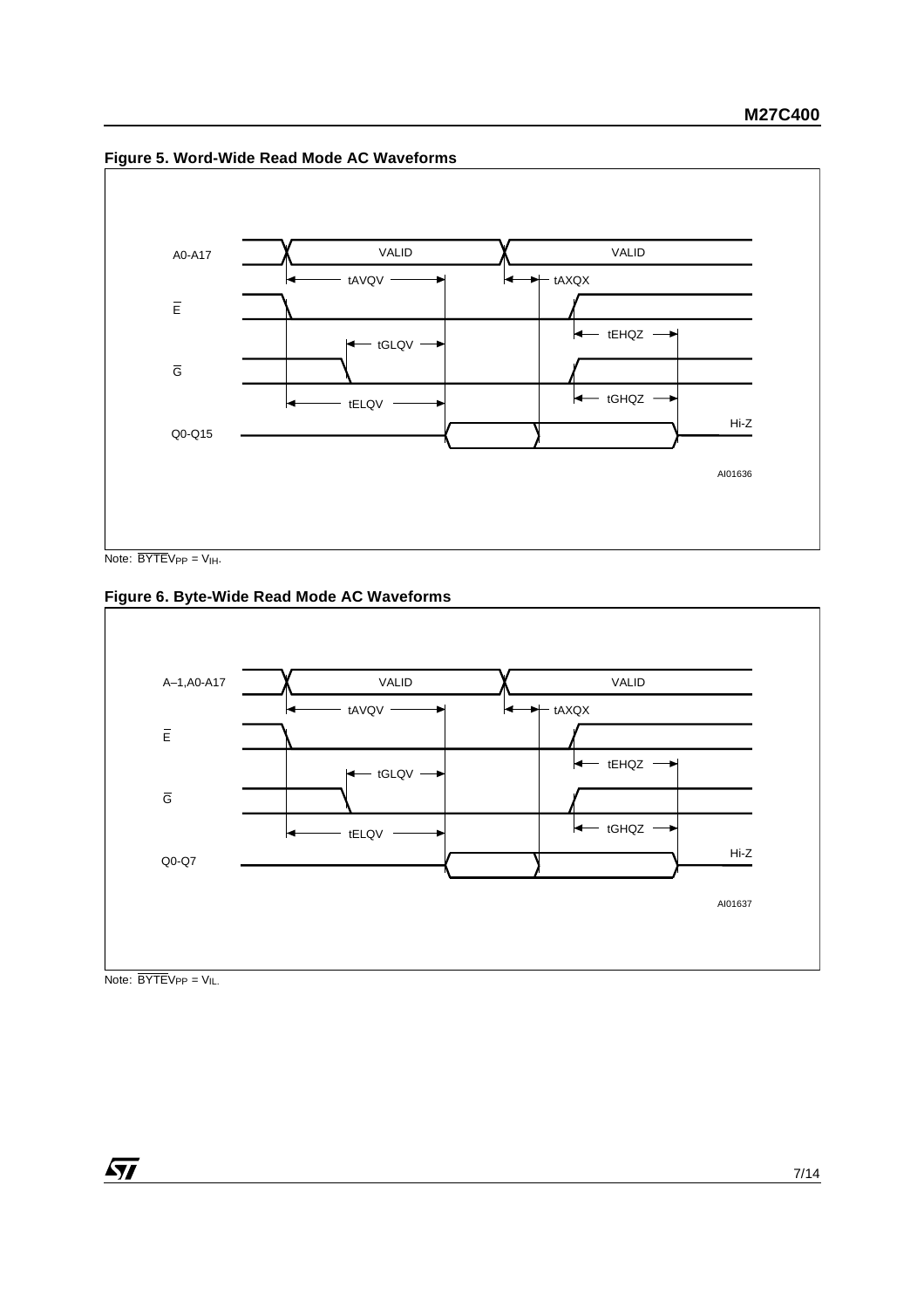

## **Figure 7. BYTE Transition AC Waveforms**

Note: Chip Enable  $(\overline{E})$  and Output Enable  $(\overline{G}) = V_{I}L$ .

## **Table 9. Programming Mode DC Characteristics (1)**

 $(T_A = 25 \text{ °C}; V_{CC} = 6.25V \pm 0.25V; V_{PP} = 12.5V \pm 0.25V)$ 

| Symbol                | <b>Parameter</b>        | <b>Test Condition</b>          | Min    | Max                | Unit   |
|-----------------------|-------------------------|--------------------------------|--------|--------------------|--------|
| Iцг                   | Input Leakage Current   | $0 \leq V_{IN} \leq V_{CC}$    |        | ±1                 | μA     |
| $_{\rm lcc}$          | <b>Supply Current</b>   |                                |        | 50                 | mA     |
| <b>I</b> PP           | <b>Program Current</b>  | $\overline{E}$ = $V_{IL}$      |        | 50                 | mA     |
| VIL                   | Input Low Voltage       |                                | $-0.3$ | 0.8                | V      |
| Vıн                   | Input High Voltage      |                                | 2.4    | $V_{\rm CC}$ + 0.5 | $\vee$ |
| VOL                   | Output Low Voltage      | $I_{\text{O}} = 2.1 \text{mA}$ |        | 0.4                | $\vee$ |
| VOH                   | Output High Voltage TTL | $I_{OH} = -2.5mA$              | 3.5    |                    | $\vee$ |
| <b>V<sub>ID</sub></b> | A9 Voltage              |                                | 11.5   | 12.5               | ٧      |

 $\sqrt{M}$ 

Note: 1. V<sub>CC</sub> must be applied simultaneously with or before V<sub>PP</sub> and removed simultaneously or after V<sub>PP</sub>.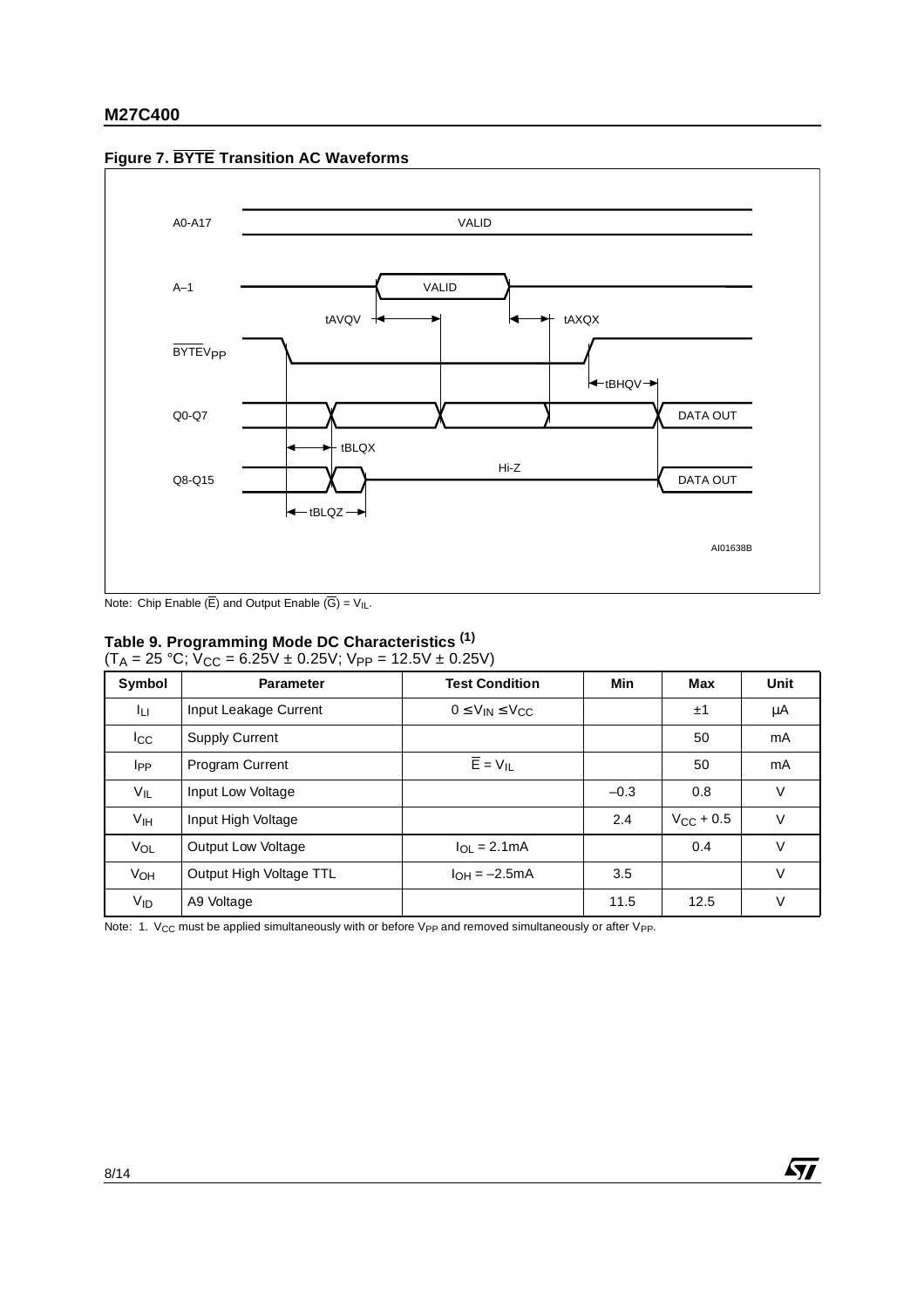| Symbol                    | Alt              | <b>Parameter</b>                            | <b>Test Condition</b> | Min | Max | Unit |
|---------------------------|------------------|---------------------------------------------|-----------------------|-----|-----|------|
| t <sub>AVEL</sub>         | t <sub>AS</sub>  | Address Valid to Chip Enable Low            |                       | 2   |     | μs   |
| tovel                     | tps              | Input Valid to Chip Enable Low              |                       | 2   |     | μs   |
| <b>t</b> <sub>VPHAV</sub> | t <sub>VPS</sub> | V <sub>PP</sub> High to Address Valid       |                       | 2   |     | μs   |
| <b>t</b> VCHAV            | tycs             | V <sub>CC</sub> High to Address Valid       |                       | 2   |     | μs   |
| <b>TELEH</b>              | t <sub>PW</sub>  | Chip Enable Program Pulse Width             |                       | 45  | 55  | μs   |
| <sup>t</sup> EHQX         | t <sub>DH</sub>  | Chip Enable High to Input Transition        |                       | 2   |     | μs   |
| toxgL                     | toes             | Input Transition to Output Enable Low       |                       | 2   |     | μs   |
| t <sub>GLQV</sub>         | toe              | Output Enable Low to Output Valid           |                       |     | 120 | ns   |
| $t$ GHQZ $(2)$            | t <sub>DFP</sub> | Output Enable High to Output Hi-Z           |                       | 0   | 130 | ns   |
| t <sub>GHAX</sub>         | t <sub>AH</sub>  | Output Enable High to Address<br>Transition |                       | 0   |     | ns   |

| Table 10. Programming Mode AC Characteristics (1) |  |  |  |  |  |
|---------------------------------------------------|--|--|--|--|--|
|---------------------------------------------------|--|--|--|--|--|

 $(T_A = 25 \text{ °C}; V_{CC} = 6.25V \pm 0.25V; V_{PP} = 12.5V \pm 0.25V)$ 

Note: 1. V<sub>CC</sub> must be applied simultaneously with or before V<sub>PP</sub> and removed simultaneously or after V<sub>PP</sub>.<br>2. Sampled only, not 100% tested.



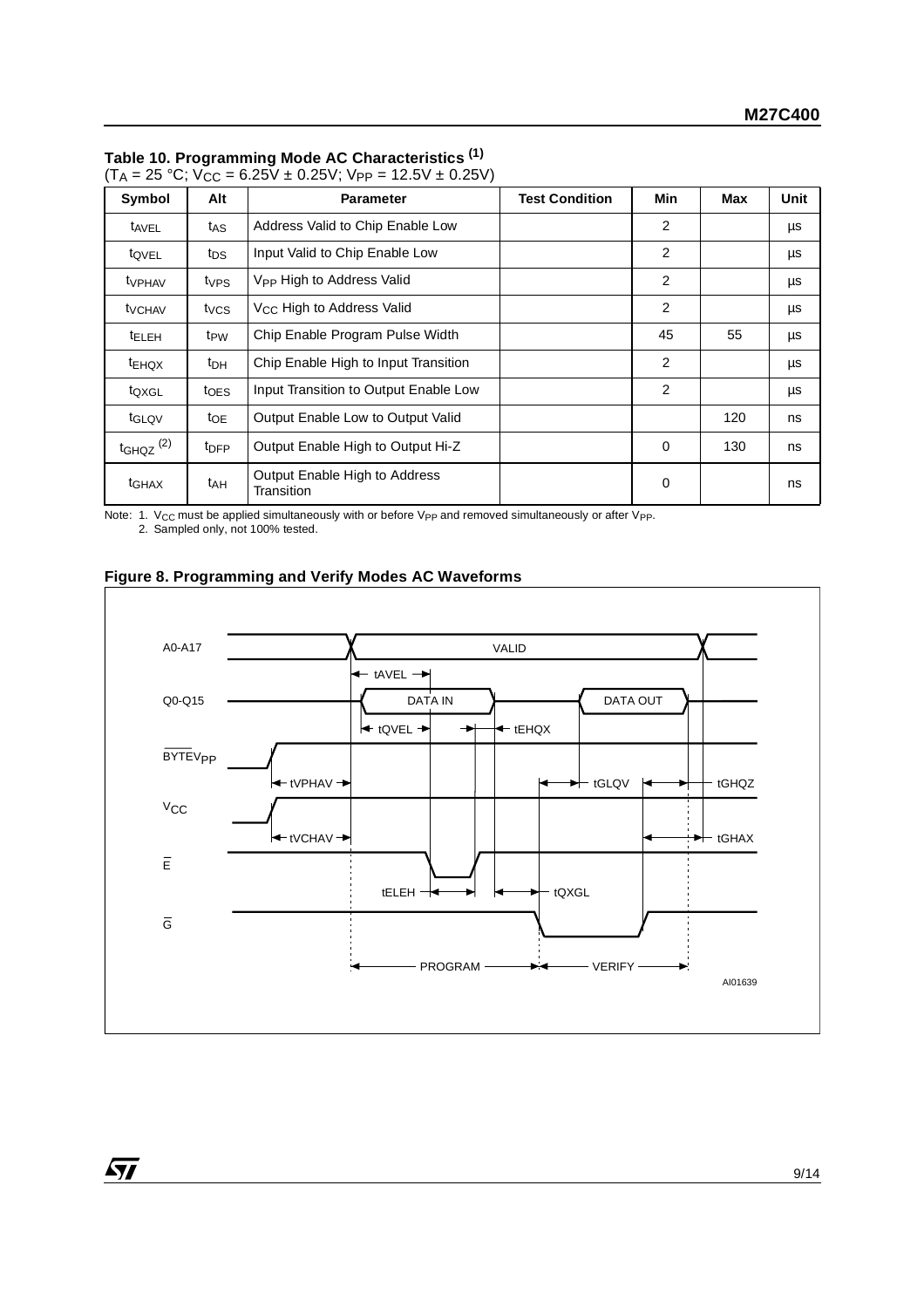

## **Figure 9. Programming Flowchart**

## **PRESTO III Programming Algorithm**

The PRESTO III Programming Algorithm allows the whole array to be programed with a guaranteed margin in a typical time of 26 seconds. Programming with PRESTO III consists of applying a sequence of 50us program pulses to each word until a correct verify occurs (see Figure 9). During programing and verify operation a MARGIN MODE circuit is automatically activated to guarantee that each cell is programed with enough margin. No overpromise pulse is applied since the verify in MARGIN MODE provides the necessary margin to each programmed cell.

## **Program Inhibit**

Programming of multiple M27C400s in parallel with different data is also easily accomplished. Except for  $\overline{E}$ , all like inputs including  $\overline{G}$  of the parallel M27C400 may be common. A TTL low level pulse applied to a M27C400's  $\overline{E}$  input and V<sub>PP</sub> at 12.5V, will program that M27C400. A high level  $\overline{E}$  input inhibits the other M27C400s from being programmed.

## **Program Verify**

A verify (read) should be performed on the programmed bits to determine that they were correctly programmed. The verify is accomplished with E at  $V_{\text{IH}}$  and  $\overline{G}$  at  $V_{\text{IL}}$ ,  $V_{PP}$  at 12.5V and  $V_{CC}$  at 6.25V.

## **On-Board Programming**

The M27C400 can be directly programmed in the application circuit. See the relevant Application Note AN620.

## **Electronic Signature**

The Electronic Signature (ES) mode allows the reading out of a binary code from an EPROM that will identify its manufacturer and type. This mode is intended for use by programming equipment to automatically match the device to be programmed with its corresponding programming algorithm. The ES mode is functional in the  $25^{\circ}$ C  $\pm$  5°C ambient temperature range that is required when programming the M27C400. To activate the ES mode, the programming equipment must force 11.5V to 12.5V on address line A9 of the M27C400, with  $V_{PP} = V_{CC} = 5V$ . Two identifier bytes may then be sequenced from the device outputs by toggling address line A0 from  $V_{IL}$  to  $V_{IH}$ . All other address lines must be held at  $V_{II}$  during Electronic Signature mode.

Byte 0 (A0 =  $V_{\text{IL}}$ ) represents the manufacturer code and byte  $1/(AO = V_{\text{IH}})$  the device identifier code. For the STMicroelectronics M27C400, these two identifier bytes are given in Table 4 and can be read-out on outputs Q7 to Q0.

## **ERASURE OPERATION (applies to UV EPROM)**

The erasure characteristics of the M27C400 is such that erasure begins when the cells are exposed to light with wavelengths shorter than approximately 4000 Å. It should be noted that sunlight and some type of fluorescent lamps have wavelengths in the 3000-4000 Å range. Research shows that constant exposure to room level fluorescent lighting could erase a typical M27C400 in about 3 years, while it would take approximately 1 week to cause erasure when exposed to direct sunlight. If the M27C400 is to be exposed to these types of lighting conditions for extended periods of time, it is suggested that opaque labels be put over the M27C400 window to prevent unintentional erasure. The recommended erasure procedure for M27C400 is exposure to short wave ultraviolet light which has a wavelength of 2537 Å. The integrated dose (i.e. UV intensity x exposure time) for erasure should be a minimum of 30 W-sec/cm<sup>2</sup>. The erasure time with this dosage is approximately 30 to 40 minutes using an ultraviolet lamp with 12000 µW/cm<sup>2</sup> power rating. The M27C400 should be placed within 2.5cm  $(1 \text{ inch})$  of the lamp tubes during the erasure. Some lamps have a filter on their tubes which should be removed before erasure.

**Ayy**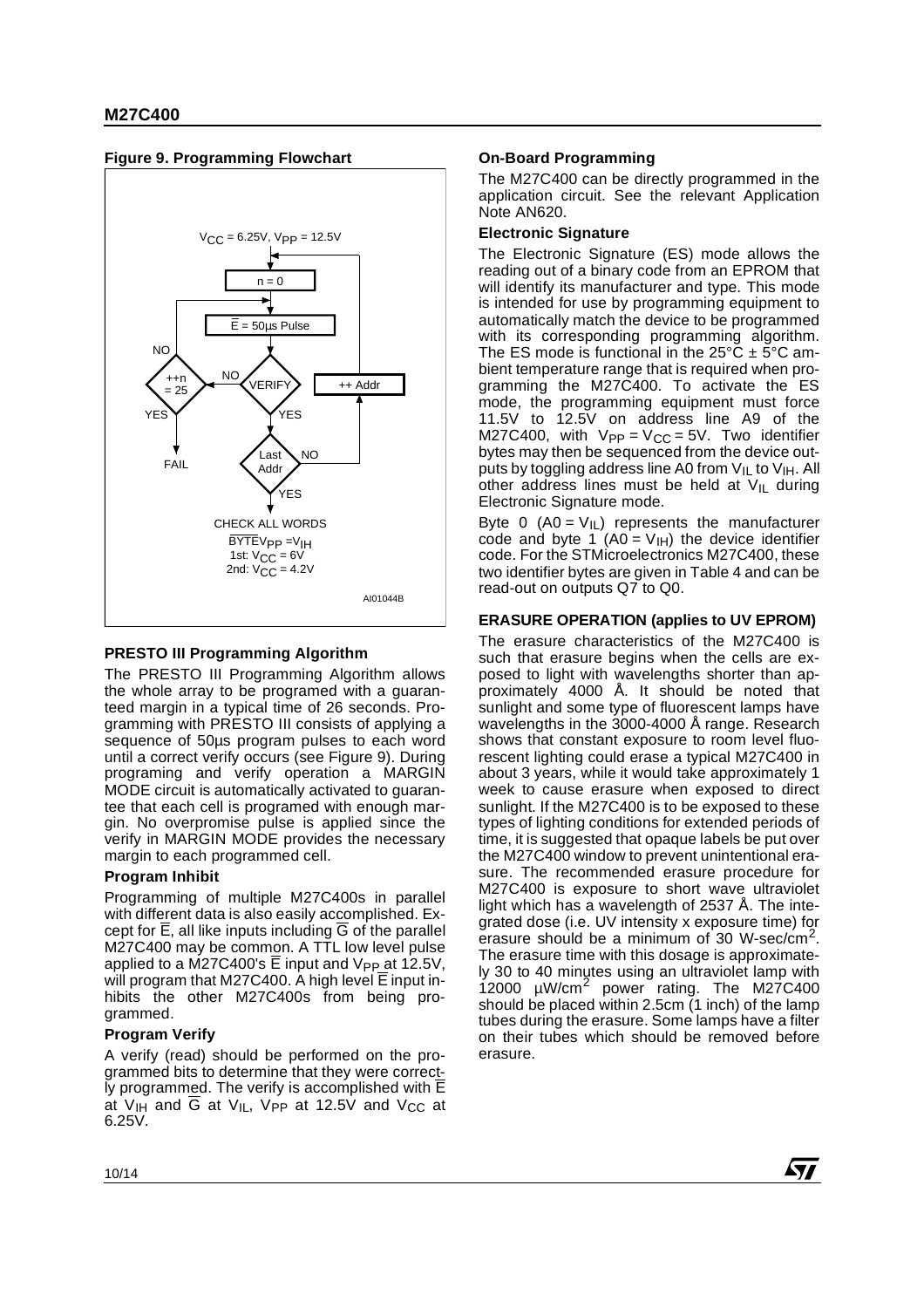## **Table 11. Ordering Information Scheme**



TR = Tape & Reel Packing

Note: 1. High Speed, see AC Characteristics section for further information.

For a list of available options (Speed, Package, etc...) or for further information on any aspect of this device, please contact the STMicroelectronics Sales Office nearest to you.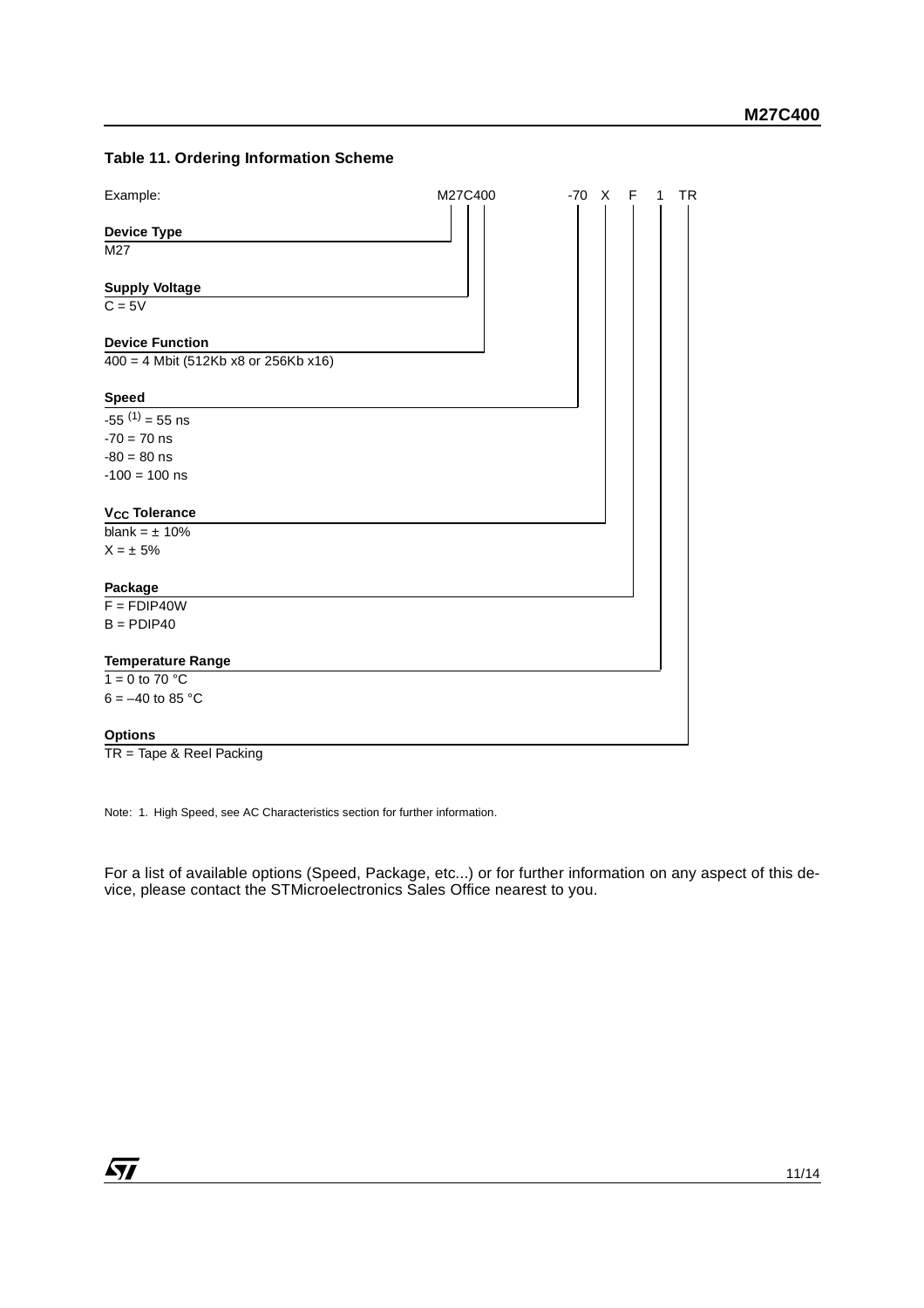## **M27C400**

| Symb           | mm         |                          |                          | inches     |                          |                          |
|----------------|------------|--------------------------|--------------------------|------------|--------------------------|--------------------------|
|                | <b>Typ</b> | Min                      | Max                      | <b>Typ</b> | Min                      | Max                      |
| $\mathsf{A}$   |            |                          | 5.72                     |            |                          | 0.225                    |
| A <sub>1</sub> |            | 0.51                     | 1.40                     |            | 0.020                    | 0.055                    |
| A2             |            | 3.91                     | 4.57                     |            | 0.154                    | 0.180                    |
| A <sub>3</sub> |            | 3.89                     | 4.50                     |            | 0.153                    | 0.177                    |
| B              |            | 0.41                     | 0.56                     |            | 0.016                    | 0.022                    |
| <b>B1</b>      | 1.45       | $\overline{\phantom{m}}$ | $\overline{\phantom{a}}$ | 0.057      | $\qquad \qquad -$        | $\overline{\phantom{0}}$ |
| C              |            | 0.23                     | 0.30                     |            | 0.009                    | 0.012                    |
| D              |            | 51.79                    | 52.60                    |            | 2.039                    | 2.071                    |
| D <sub>2</sub> | 48.26      | $\overline{\phantom{0}}$ | —                        | 1.900      | $\qquad \qquad -$        | —                        |
| E              | 15.24      | $\qquad \qquad -$        | $\qquad \qquad -$        | 0.600      | $\overline{\phantom{0}}$ | $\qquad \qquad -$        |
| E <sub>1</sub> |            | 13.06                    | 13.36                    |            | 0.514                    | 0.526                    |
| e              | 2.54       | $\qquad \qquad -$        | $\qquad \qquad -$        | 0.100      | $\qquad \qquad -$        | $\qquad \qquad -$        |
| ea.            | 14.99      | $\qquad \qquad -$        | $\qquad \qquad -$        | 0.590      | $\qquad \qquad -$        | $\qquad \qquad -$        |
| be             |            | 16.18                    | 18.03                    |            | 0.637                    | 0.710                    |
| L              |            | 3.18                     | $\qquad \qquad -$        |            | 0.125                    |                          |
| S              |            | 1.52                     | 2.49                     |            | 0.060                    | 0.098                    |
| Ø              | 8.13       | $\overline{\phantom{0}}$ | $\qquad \qquad -$        | 0.320      | $\qquad \qquad -$        | $\qquad \qquad -$        |
| $\alpha$       |            | $4^{\circ}$              | $11^{\circ}$             |            | $4^{\circ}$              | $11^{\circ}$             |
| ${\sf N}$      | 40         |                          |                          | 40         |                          |                          |

## **Table 12. FDIP40W - 40 lead Ceramic Frit-seal DIP with window, Package Mechanical Data**

## **Figure 10. FDIP40W - 40 lead Ceramic Frit-seal DIP with window, Package Outline**



Drawing is not to scale.

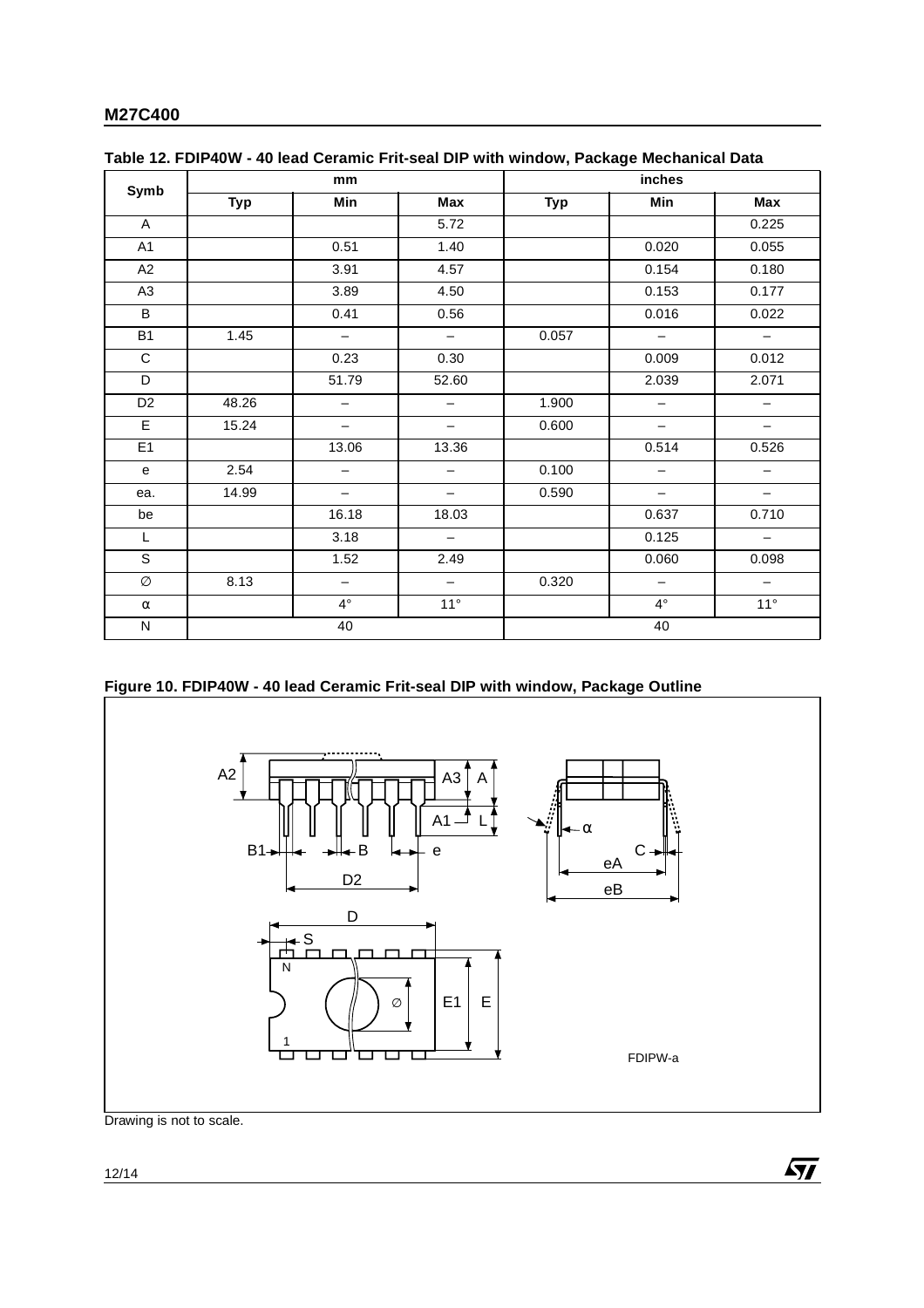| Symb           | mm         |                          |                   | inches     |                          |              |
|----------------|------------|--------------------------|-------------------|------------|--------------------------|--------------|
|                | <b>Typ</b> | Min                      | Max               | <b>Typ</b> | Min                      | Max          |
| A              | 4.45       | $\overline{\phantom{m}}$ | $\qquad \qquad -$ | 0.175      | $\overline{\phantom{m}}$ | —            |
| A1             | 0.64       | 0.38                     | -                 | 0.025      | 0.015                    |              |
| A2             |            | 3.56                     | 3.91              |            | 0.140                    | 0.154        |
| B              |            | 0.38                     | 0.53              |            | 0.015                    | 0.021        |
| B <sub>1</sub> |            | 1.14                     | 1.78              |            | 0.045                    | 0.070        |
| C              |            | 0.20                     | 0.31              |            | 0.008                    | 0.012        |
| D              |            | 51.78                    | 52.58             |            | 2.039                    | 2.070        |
| D <sub>2</sub> | 48.26      | $\overline{\phantom{0}}$ | $\qquad \qquad -$ | 1.900      | $\qquad \qquad -$        | —            |
| E              |            | 14.80                    | 16.26             |            | 0.583                    | 0.640        |
| E <sub>1</sub> |            | 13.46                    | 13.99             |            | 0.530                    | 0.551        |
| e <sub>1</sub> | 2.54       |                          |                   | 0.100      |                          |              |
| ea.            | 15.24      |                          |                   | 0.600      | -                        |              |
| be             |            | 15.24                    | 17.78             |            | 0.600                    | 0.700        |
| L              |            | 3.05                     | 3.81              |            | 0.120                    | 0.150        |
| S              |            | 1.52                     | 2.29              |            | 0.060                    | 0.090        |
| $\alpha$       |            | $0^{\circ}$              | $15^{\circ}$      |            | $0^{\circ}$              | $15^{\circ}$ |
| N              | 40         |                          | 40                |            |                          |              |

| Table 13. PDIP40 - 40 pin Plastic DIP, 600 mils width, Package Mechanical Data |  |  |  |
|--------------------------------------------------------------------------------|--|--|--|
|                                                                                |  |  |  |

| Figure 11. PDIP40 - 40 lead Plastic DIP, 600 mils width, Package Outline |  |
|--------------------------------------------------------------------------|--|
|                                                                          |  |
|                                                                          |  |



Drawing is not to scale.